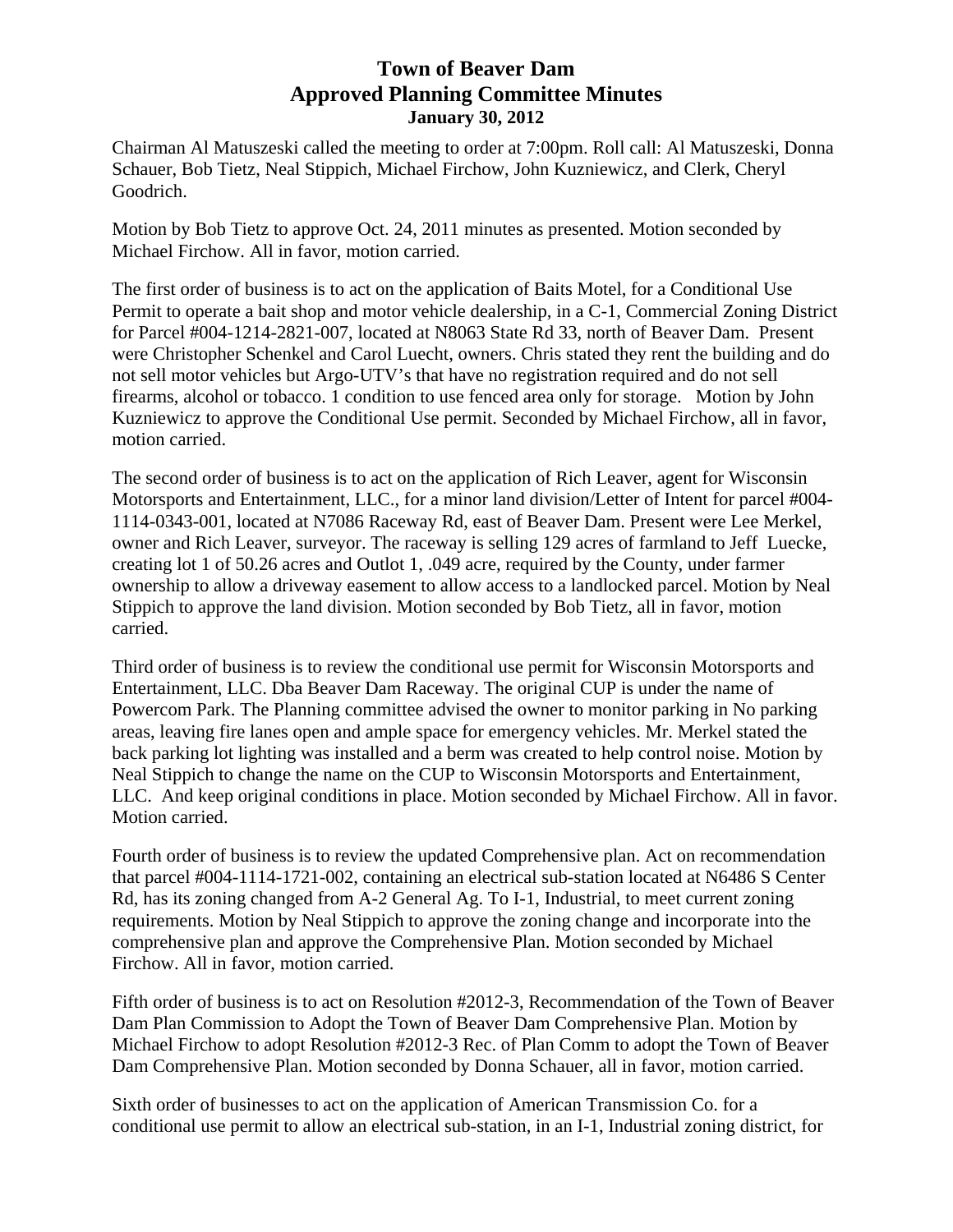parcel #004-1114-1721-002, located at N6486 S. Center Rd. The purpose is to update to electric controls and change oil breakers to more efficient and environment friendly gas breakers. Motion by John Kuzniewicz to approve the CUP with the condition that there be no overnight parking outside the enclosed area and keeping the chain fence to deter truck turnaround. Motion seconded by Bob Tietz, all in favor, motion carried.

Motion by Bob Tietz to adjourn, seconded by Michael Firchow, all in favor, motion carried. Adjourned8:15pm

Respectfully, Cheryl Goodrich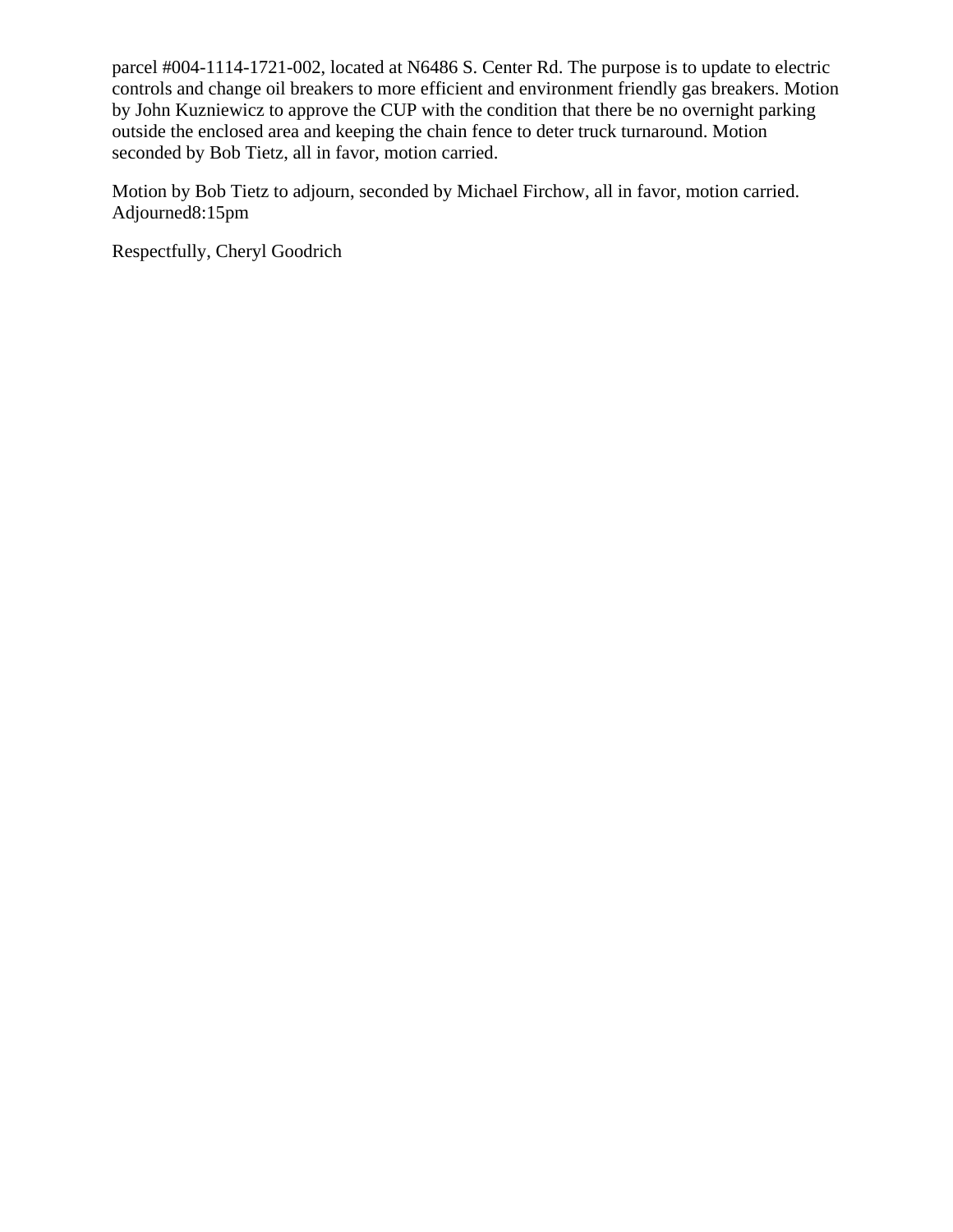# **Town of Beaver Dam Approved Planning Committee Minutes May 21, 2012**

Chairman Al Matuszeski called the meeting to order at 7:00pm. Roll call: Al Matuszeski, Donna Schauer, Bob Tietz, Neal Stippich, Michael Firchow, Larry Braker, Bob Ganske and Clerk, Cheryl Goodrich.

Motion by Michael Firchow to approve Jan. 30, 2012 minutes as presented. Motion seconded by Bob Tietz. All in favor, motion carried.

The first order of business is to act on the application of New Frontier Land Surveying, agent for Rockton Properties, for a Minor land Division/Letter of Intent for parcels #004-1114-0234-000 and #004-1114-0242-000, located on Hwy 33 E of Beaver Dam. Division will be one 46 acre parcel for farm/ag use and one 31 acre parcel for recreational use. Owners will use existing driveways. Motion by Donna Schauer to approve the land division. Motion seconded by Michael Firchow, all in favor, motion carried.

The second order of business is to act on the application of New Frontier Land Surveying, agent for Rosemarie Garczynski, for a Minor Land Division/Letter of Intent for Parcel #004-1114- 1634-002, located on Shawhill Rd. Parent parcel is 20.2 acre, splitting off 3.5 acres for future home site. Motion by Neal Stippich to deny land division on the basis it doesn't fit Town Ordinance of 35 acre minimum and driveway 600' from driveways on either side. Motion seconded by Bob Tietz, all in favor, motion carried. Variance needed for the below 35 acre minimum and driveway within the 600' from existing driveways.

Motion by Bob Tietz to adjourn, seconded by Michael Firchow, all in favor, motion carried. Adjourned7:35pm

Respectfully, Cheryl Goodrich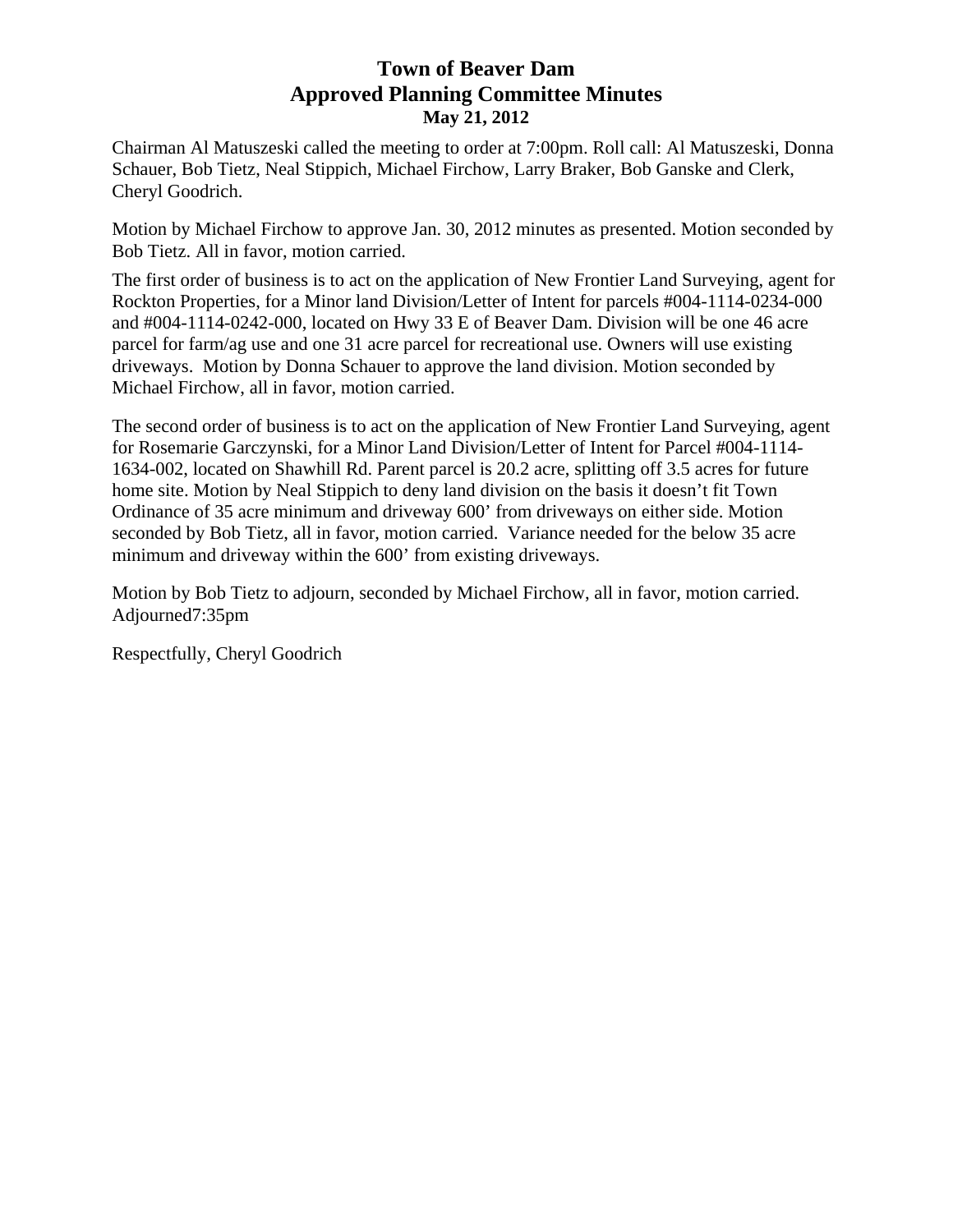# **Town of Beaver Dam Approved Planning Committee Minutes July 30, 2012**

Chairman Al Matuszeski called the meeting to order at 7:00pm. Roll call: Al Matuszeski, John Kuzniewicz, Donna Schauer, Bob Tietz, Neal Stippich, Michael Firchow, Bob Ganske and Clerk, Cheryl Goodrich.

Motion by Bob Tietz to approvethe June 25, 2012 minuteswith correction in Para. 6 removing, remaining easterly, and change to westerly. Motion seconded by John Kuzniewicz. All in favor, motion carried.

The first order of business is to act on the application of New Frontier Land Surveying, agent for David Patzlsberger, for a Minor land Division/Letter of Intent and conditional Use Permit to allow a non-farm residence in an A-2 zoning district, for parcel #004-1114-0721-000, located at W9566 Cty Rd D.David Patzleberger was present. He would like to create a 2 acre lot with the house and is selling the northern lot of farmland. Ordinance states a 1 ½ acre lot maximum. There was discussion/question on information given to the land owner and whether he could have went directly to board of appeals.

Motion by Neal Stippich to deny the land division on the basis that more than a 1.5 acre lot would be createdas ord. requires, adding that legal counsel be sought on correct procedure.If denial from planning committee is necessary before going to the Board of Appeals and if planning in not a necessary step then David Patzlburger can go to Board of Appeals at no additional cost. Motion seconded by Michael Firchow, all in favor, motion carried.

All Planning, Board of Appeals and Tom Zeamer will be notified of thelegal counsel decision. And the Town Board, Planning and BOA may need to make a change in ordinance.

Motion by John Kuzniewiczto adjourn, seconded byBob Tietz, all in favor, motion carried. Adjourned7:27pm

Respectfully, Cheryl Goodrich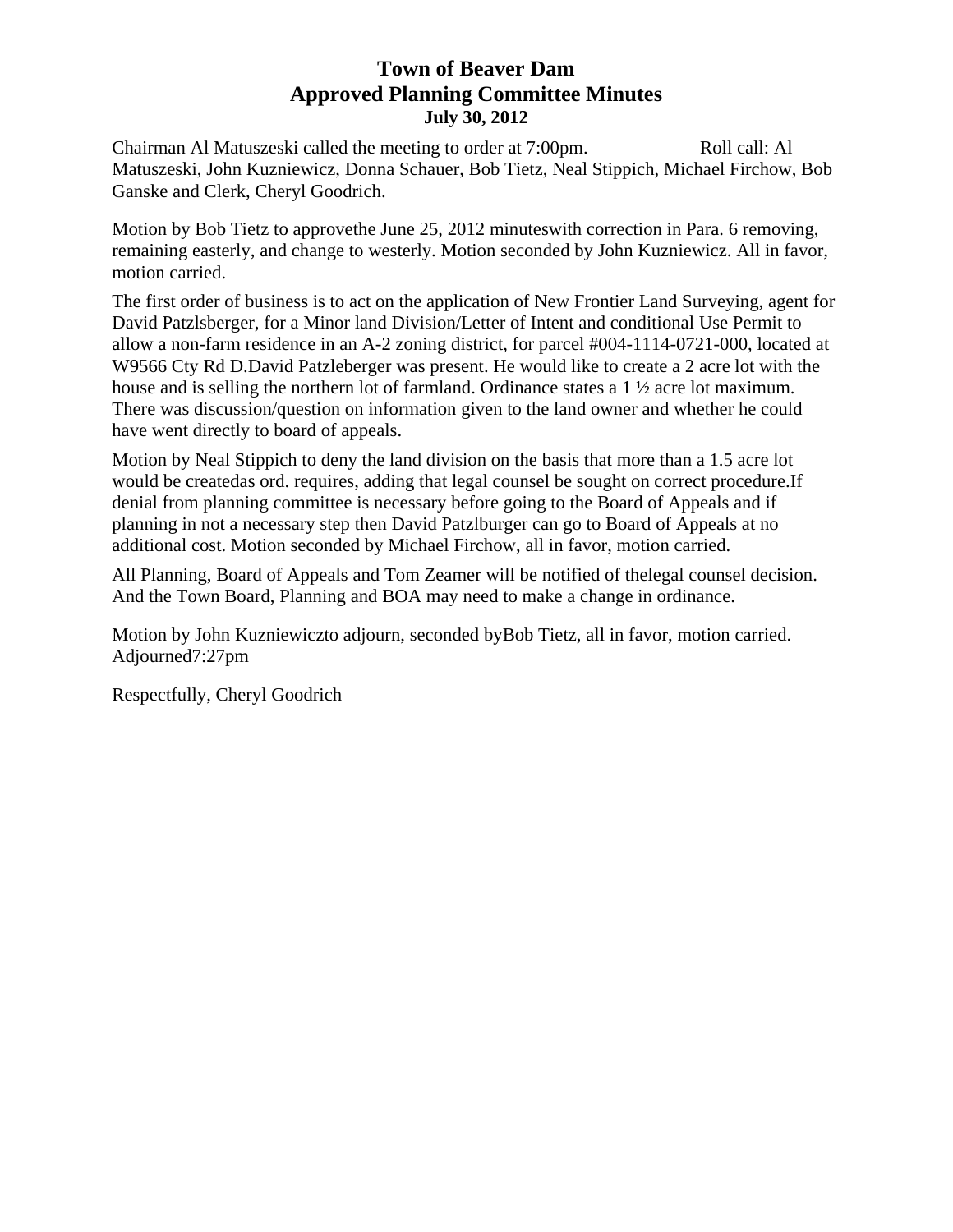## **Town of Beaver Dam Approved Planning Committee Minutes August 27, 2012**

Chairman Al Matuszeski called the meeting to order at 7:00pm. Roll call: Al Matuszeski, John Kuzniewicz, Donna Schauer, Bob Tietz, Neal Stippich and Clerk, Cheryl Goodrich. Absent, Michael Firchow, Bob Ganske and Larry Braker.

Motion by Neal Stippich to approve the July30, 2012 minutes as read. Motion seconded by John Kuzniewicz. All in favor, motion carried.

Neal Stippich stated he spoke the Town Attorney Steve Hannan and the process was followed correctly by Planning Committee first then Board of Appeals.

The first order of business is to act on the application of New Frontier Land Surveying, agent for David Patzlsberger, for a Minor land Division/Letter of Intent and Conditional Use Permit to allow a non-farm residence in an A-2 zoning district, for parcel #004-1114-0721-000, located at W9566 Cty Rd D.Brad Johnson and David Patzleberger was present. The former plan for a 2 acre lot has been changed to 1.5 acre as the ordinance required. 1 of 2 qualifying parcels, being 35 acres is now used for creation of the 1.5 acre lot. Motion by Neal Stippich to approve the conditional Use permit. Motion seconded by Donna Schauer, all in favor, motion carried. Motion by Neal Stipppich to approve the Letter of Intent. Motion seconded by Bob Tietz, all in favor, motion carried.

Motion by John Kuzniewicz to adjourn, seconded by Bob Tietz, all in favor, motion carried. Adjourned7:20pm

Respectfully submitted,

Cheryl Goodrich